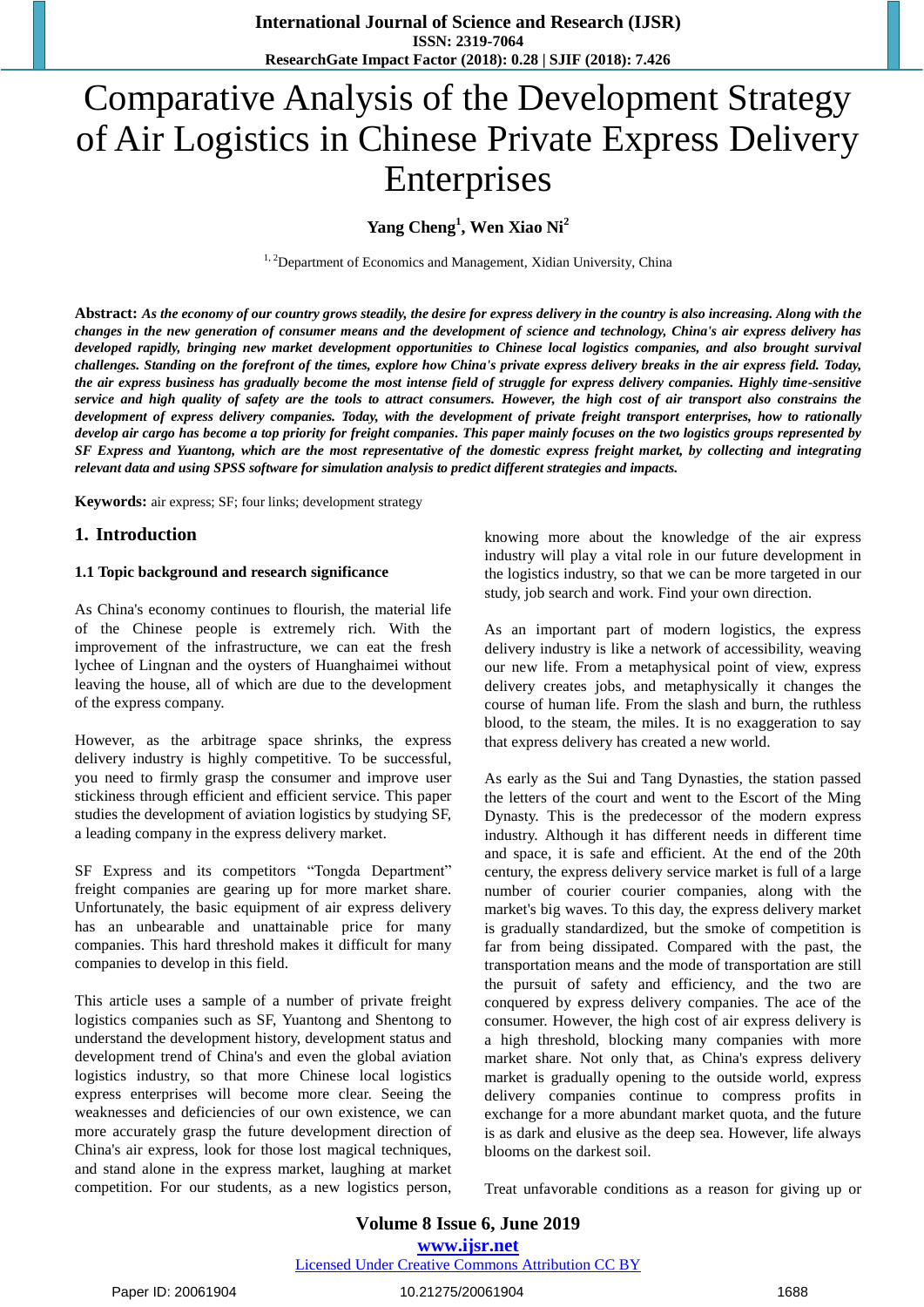use it as a known condition for solving problems. This article is intended to explore the new road of private logistics development in China by understanding enterprises such as SF Express and Yuantong.

## **2. Air Express**

## **2.1 The connotation of air express**

Air express is a process in which a company or an individual express unit uses a plane or a variety of aircraft to carry out long-distance transmission. And these express delivery agents, through advanced technology to ensure delivery. Products that are expensive, time-sensitive, and highly protected are primarily delivered via air express.

## **2.2 Brief history of the development of air transpor**t

When "Flighter 1" broke through the blue sky of 1903 and traveled to the sky, it opened the sky of world aviation history. The Europeans pioneered the early air transport in 1909. In the early days, it was only the transfer of passengers. Later, the transmission of parcels and military supplies appeared. By 1911, the British had flown from Degan Peninsula to Australia with a plane carrying a large number of letters, achieving the first air transport. After the Second World War, all countries in the world paid attention to recuperating and developing people's livelihood. The scrapped military aircraft were sold for civilian use, and these favorable conditions laid the foundation for air logistics. As the General Agreement on Tariffs and Trade promotes the wide-ranging integration of markets, resources and energy, air express delivery is booming. In the 1990s, there was an obvious feature of air transportation. It was the growth situation caused by the eager eagerness. The transmission of travellers was extremely fast, but the demand for transportation of goods was twice. By the beginning of the 21st century, the air cargo market continued to expand like a vast universe.

The world's air logistics changes like the sangtian and the sea, and China's air express industry is also catching up. In 1918, the new Republic of China and the German, American, and Red Soviets established an aviation market. However, due to the conditions of war and economic weakness, only 35 airports are used for air transportation. At the beginning of the founding of New China, many airports were destroyed by war and urgently needed to be rebuilt or rebuilt. Eight years after the founding of the People's Republic of China, the New China government has had 118 aircraft of various types. By the beginning of this century, the government passed the aviation management system reform program, began to deregulate, and established three major aviation groups. In 2005, China gradually opened up the aviation market in accordance with the WTO Agreement. In one year, a number of overseas capital registered air express, entered and set up a company, about six.

The opening of air traffic control is like unblocking the shackles of the ban on the shackles, making the aviation industry rush to the beautiful and reasonable heaven. In recent years, as China has gradually become more and more prosperous, in order to strive for higher world hegemony, China will further upgrade the competitiveness of our civil aviation core. By 2012, China has 183 certified airport-operated goods, 46 air service companies, 36 state-owned companies, and 10 self-employed companies. Among them, there are 46 air transport and delivery companies, the whole industry has achieved a cargo and mail throughput of 5.45 million tons, and the total turnover can reach 16.389 billion tons.

## **2.3 Characteristics of air express**



**Figure 2.3.1:** Air Express Features

Aviation logistics is a modern integrated logistics service model. Compared with other logistics modes such as roads and railways, it has the following characteristics:

- 1) The high speed and speed of air logistics transportation: The carrier used in aviation logistics is the crystallization of human civilization wisdom: aerial flight machine. To date, the aircraft is still one of the most capable of all transmission vehicles. Most of the aircraft that rely on anti-impact force have an hourly displacement of less than 1000 kilometers and more than 800 kilometers per hour. Compared with land transportation, the theme train and car air transportation are 7.5 times faster than they are compared to sea transportation. The cargo ship is almost 25 times faster. Moreover, with the increase of the road, its advantages are more obvious, and the advantages of quickness are more obvious. Air Express has greatly optimized the time consumption and can quickly meet market demand and seize market opportunities.
- 2) Safety and high quality of aviation logistics: Compared with other logistics vehicles, the aircraft can still give us peace of mind. According to aviation statistics in 2009, the accident rate in the country is even less than one percent, close to one million times without appearing once. In addition, flying in the stratosphere, extremely stable, without disturbance of airflow, can guarantee the quality of the goods. At the same time, due to the fast transportation speed of aviation logistics, the intermediate turnover of aviation logistics is less, and the cold chain effect is good, which can ensure the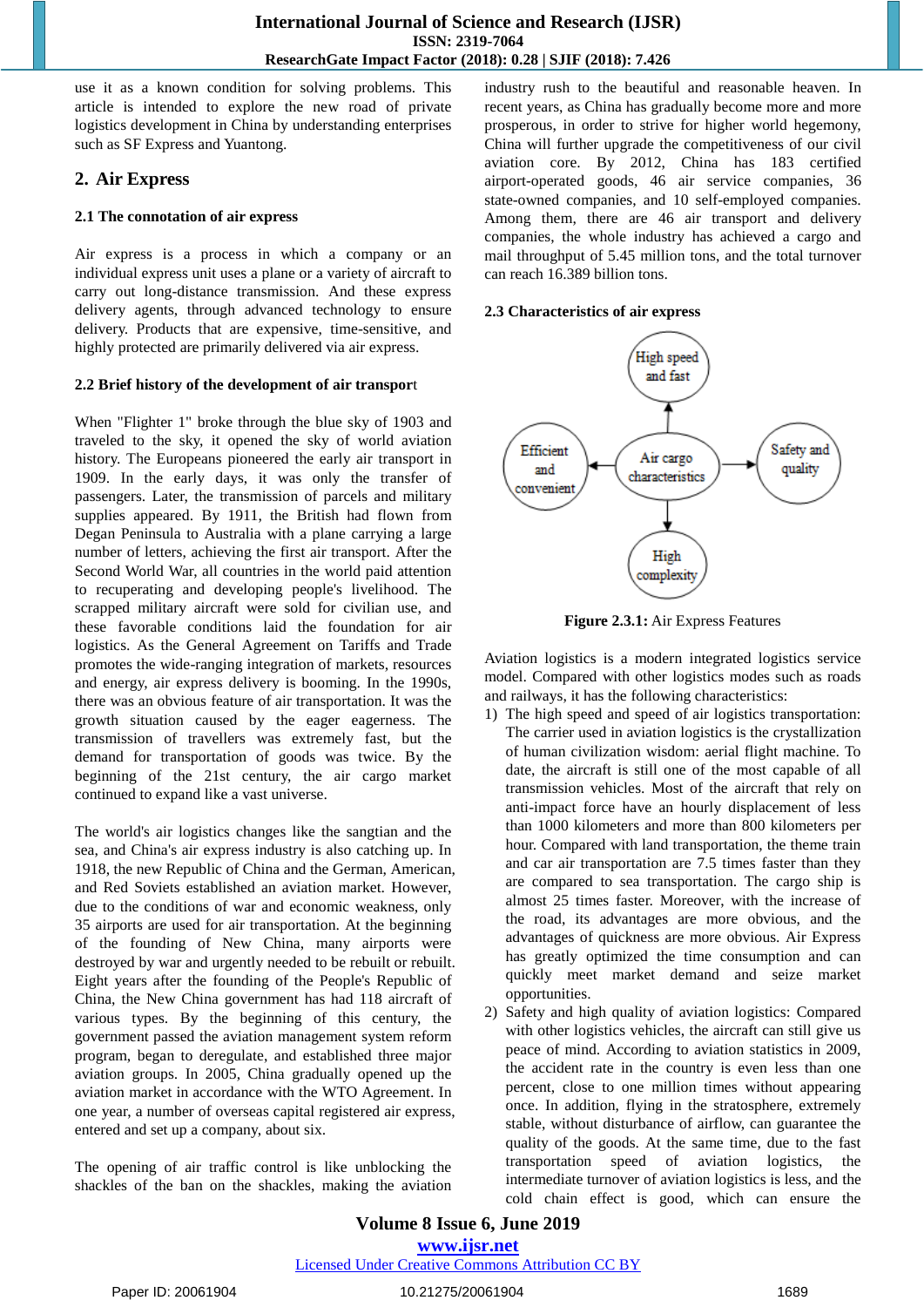transportation quality of fresh and perishable products. The lack of intermediate links means that the number of loading and unloading is small, the cold chain effect is good, and the transportation risk is small, which is suitable for transporting valuables.

- 3) Efficient and convenient air logistics: Aviation logistics relies on information technology to build an important platform, so that logistics entities such as customers, freight forwarding companies, airports and airlines can connect with each other, and it is like a circuit that will be used in world trade and cities. The same-site logistics is connected in series, truly providing one-stop service for customers' door-to-door, fully demonstrating the characteristics of agile and high-speed air express.
- 4) The high complexity of aviation logistics business: aviation logistics often comes from different countries and regions, involving customers, freight forwarders, airports, air transport companies and even customs, and requires close cooperation between multiple entities. At the same time, aviation logistics has many subtleties: logistics services such as air transmission and information processing, and the operation process is more complicated.

#### **2.4 The development trend of air express**

Air express is a great achievement of human wisdom. It is an epic of human development. It embodies the beauty of mathematics, industry and information, and the beauty of philosophy. With the deep cultivation of people in the field of information technology, it has had a dazzling effect on air express delivery, and the global use of information skills has made the rapid development of air express.

According to the 2016 National Economic and Social Development Statistics Bulletin, the "2016 China Express Development Index Report" displayed by our postal department recently showed that in 2016, the China Express Development Index (CEDI) was 538.5, a year-on-year increase of 40.8%. China's express business volume continues to rank first in the world, accounting for more than 40% of the world's total, contributing 60% to the world's express business growth. China, the sleeping dragon once again stands proud of the world. It shows that the express delivery business of the mainland continues to grow strongly, and the per capita disposable income is 6.3% higher than that of 2015, and more than half of the people's consumption expenditure is used to meet the demand for food and housing. It shows the great potential of China's freight logistics industry. At the same time, it also shows the fierce competition in China's private freight industry. In order to adapt to fierce market competition, the modern logistics industry mobilizes production factors in various fields. Air cargo is one of them. When the world culture blends with each other, the flowers are vying for beauty, and the people are no longer able to touch the whole world as in the past. People are eager for those who touch this magical blue land. Due to its unique attributes, air express has made the rapid development of air express, and its potential commercial value and development prospects are

increasingly being valued by governments and enterprises at all levels.

## **3. Overview of the Development of Private Express Enterprises in China**

#### **3.1 Development Status of Private Express Delivery Enterprises in China**

Today's China, the generation of the turn of the century and the millennial generation gradually grow up, they are more willing to use the network to obtain the goods, such behavior has an indelible impact on China's express delivery. Today, the status of the world's largest express delivery market has been crowned by China. By the end of 2016, the State Post Bureau had released the market capacity and scale of China's express delivery business to maintain its leading position in the world.



**Figure 3.1.1:** Express Freight Volume (100 million pieces) Figure 3.2.2 Express Freight (100 million yuan)

From the above figure, we can know that China's freight industry has developed rapidly in recent years from 3.67 billion pieces in 2011 to 20.67 billion pieces at the end of 2015. The total express delivery from 75.8 billion yuan to 277 billion yuan indicates that China's express delivery industry has great development potential.



**Figure 3.2.3:** The number of people in China's express delivery has changed for 10 years

# **Volume 8 Issue 6, June 2019 www.ijsr.net**

Licensed Under Creative Commons Attribution CC BY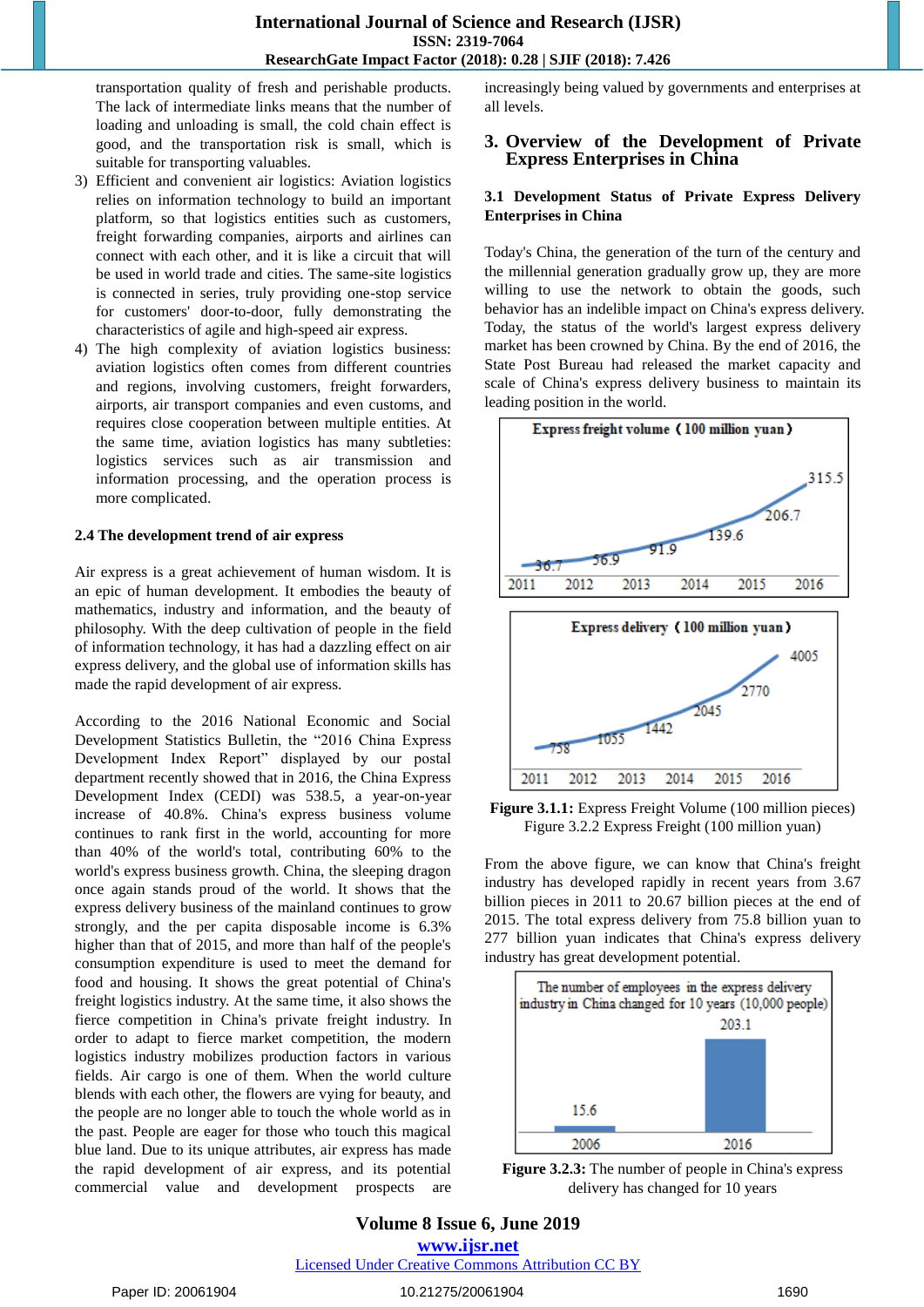According to the data of the 2016 Ali Institute, the huge Chinese express industry has produced a huge ecological environment. The most basic couriers are 2.03 million, nearly 13 times that of a decade ago. More than half of the express delivery sites of e-commerce logistics accounted for more than 50%, these grassroots express outlets, of which 17.4% of the grassroots outlets, e-commerce express access has accounted for 4/5. With the release of Gorgon-level

online shopping demand, it is like a full-energy engine that brings great vitality to the express delivery industry. Feedback to the market has produced a surprising and thriving courier needs and desires. Private express delivery is as strong as a spring breeze. Growing and enriching, when the chaos is first opened, it opens up its own heaven and earth.

| Year  | 1985 年                                                                                         | 1993 年                                                                                           | $2002$ 年                                                               | $2005$ 年                                                                                                                                                                                                                 | 2007年                                                                                                                                            |
|-------|------------------------------------------------------------------------------------------------|--------------------------------------------------------------------------------------------------|------------------------------------------------------------------------|--------------------------------------------------------------------------------------------------------------------------------------------------------------------------------------------------------------------------|--------------------------------------------------------------------------------------------------------------------------------------------------|
| Event | China's first<br>state-owned express<br>delivery company<br>EMS announced the<br>establishment | SF and Shentong<br>were established one<br>after another, private<br>express delivery<br>started | Private express<br>delivery develops<br>rapidly and<br>gradually grows | The Chinese government allows<br>international express delivery<br>companies to establish wholly-owned<br>companies in China, and the<br>international express delivery giants<br>have deepened their business in China. | China's online shopping<br>market is rapidly<br>emerging, driving the<br>delivery of express<br>delivery to the industry<br>by leaps and bounds. |

| <b>Table 3.2.1:</b> Development history of express delivery industry in China |  |  |  |
|-------------------------------------------------------------------------------|--|--|--|
|-------------------------------------------------------------------------------|--|--|--|

## **3.2 Strategic layout of air express delivery for private freight transport enterprises**

#### **3.2.1 Strategic Layout of SF Express: Focus on the development of aviation logistics under the direct mode**

The development level and development strategy of various private freight transport enterprises are different, and the logistics operation strength and scale of freight transport enterprises are also different. In the eyes of many different forms of air express operation mode, it is of utmost importance to reasonably develop an operation mode that meets its own development requirements.

Direct operation is the development model used by SF Express. Establishing a consistent call phone, uniform dressing, unified corporate culture and management throughout the country has laid a solid foundation for the company's development of air cargo business. After a unified management system, SF focused on the air cargo field:

## **(1) SF Company cooperates with the airport and builds its own fleet**

Due to the efficient and convenient nature of air cargo, the goods can be delivered to the destination in a short period of time. The fast and efficient service can quickly occupy the market share, but the air cargo is restricted by the high cost of aviation equipment and supporting costs. Development strategy.

In 2002, SF Corporation decided to launch a high-end market layout and to strengthen resources and capacity

building. During the SARS period in 2003, the air freight rate dropped to the lowest point in history. SF Company used this opportunity to lease aircraft in China for cargo transportation. It is the first domestic domestic aircraft delivery company. After 2007, as more and more freight companies began to try to rent aircraft cabins to transport shipments, SF Express realized that it was difficult to meet the growing business needs simply by leasing freighters. So in 2007, when Wang Guan was closed in recent years, Wang Wei began to set up his own air express company. The first flight will be completed by the end of 2009.

|  | Table 3.2.2: Development History of SF |
|--|----------------------------------------|
|--|----------------------------------------|

| Year | development path                                            |
|------|-------------------------------------------------------------|
|      | SF Express first rented aircraft belly cabins and cargo     |
| 2003 | planes for cargo transportation, and began the exploration  |
|      | of air cargo.                                               |
|      | To meet the growing transportation needs and enhance the    |
| 2007 | company's competitiveness. Started to set up a              |
|      | self-operated aviation service group.                       |
| 2009 | SF Airlines was formally established and completed its      |
|      | debut at the beginning of the year.                         |
|      | It is qualified by the international regional supplementary |
| 2011 | operation and has the qualifications for international and  |
|      | regional routes.                                            |
|      | SF and the world-class aircraft manufacturer Boeing have    |
|      | entered into a contract for a total of 25 new Boeing        |
| 2015 | 767-300D freighter orders; in addition, SF has a total of   |
|      | 38 air cargo aircraft available (20 rentals for 18          |
|      | purchases))                                                 |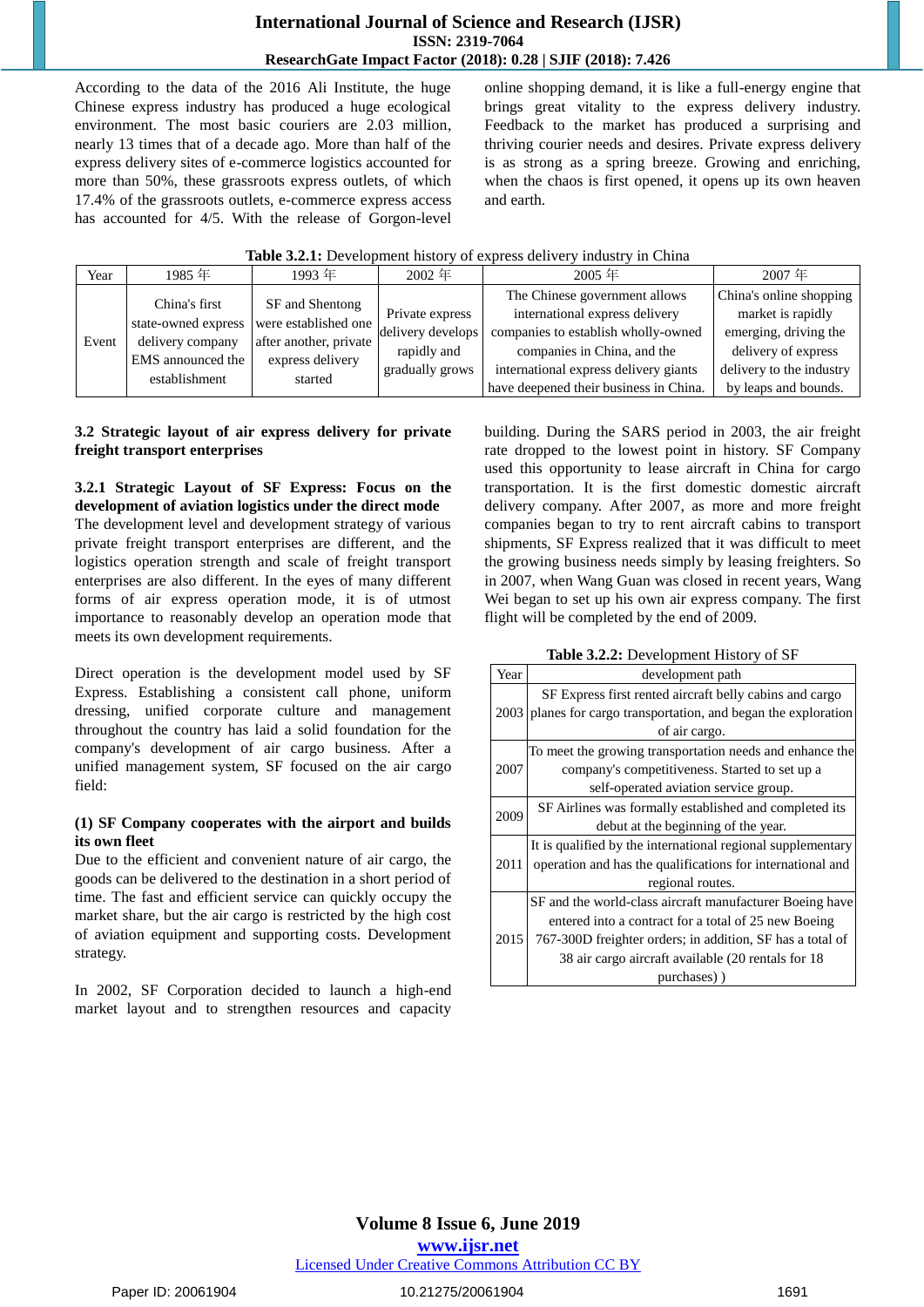

**Figure 3.2.4:** SF self-operated air express concept map

As shown in the above figure, the specific operation mode of the air express network built by SF Group. In the early days, through cooperation with the airport, leasing and purchasing cargo planes for air transportation, and later self-built SF Airlines, completed self-operated transportation. The dedication of the expressive and fast delivery makes a large number of high-quality guests attracted by them, together with superior investment; it is also the advantage of air cargo to attract consumers, become the brand advantage of SF, occupy market share, Based on the market, it has become an industry leader. In the end, profit returns, reinforce their services, and successfully shape the business closed-loop.

#### **(2) Building your own cargo airport**

From the success of the first flight in 2009 to the total of 38 aircrafts in 2015, SF has become the largest fleet in China. However, the growth of aviation power has continued to deepen. The sporadic and chaotic single-point transmission has gradually exposed the clues. China's territory is huge and its development is extremely uneven. The flow of goods between the north and the south is asymmetric. SF has adopted self-built airports to solve this problem. Measures.

SF chose Ezhou in the eastern part of Wuhan. The choice of Ezhou is first of all because Ezhou can be used to radiate most of China's territory and has a strong mapping capability to the western part of China. As a third-line area, Ezhou can accommodate more aircraft-centric aircraft than the international model of a better metropolis. It can also fully enjoy its own aircraft. Time resource allocation reduces the airspace conflicts within different aircraft and can be assisted by local and aviation hubs. Secondly, Ezhou is adjacent to Shanghai and other regions with the most prosperous Chinese economy. Moreover, the area in which the area is located is complete, the highway is smooth, and the high-speed railway is advanced. Finally, the construction of the new airport is entirely dependent on SF.

### **3.2.2 Yuantong Air Express Strategy - Expanding Service Category under the Affiliate Mode**

The "Tongda Department" enterprise has always adopted the franchise model to build its own power network. Due to the low start-up cost, rapid expansion and high profitability of the franchise model, the "Tongda" company can quickly occupy nearly 40% of the market in just 10 years. However, due to the cooperation and franchisee model, the franchisee's administrative constraints are poor, it is difficult to form a close relationship, the effect quality can not be safely protected, the franchisees often do not match the head office, resulting in dramatic changes in the backbone elite, or It is free from the organization, and private express delivery companies have developed from the husband and wife shop and the brothers' square. Leading to the aviation flight field, Yuantong and other Ganzhou Group started late.

Under the global ambition of e-commerce companies, Alibaba Group and Yunfeng Fund entered the company. After receiving a strategic investment of up to 10 billion yuan from Alibaba Group and Yunfeng Fund, Yuantong Cargo began to establish its own air cargo system:

## **(1) Purchase aircraft and set up your own air express company**

In 2015, Yu Wei successfully signed a purchase contract with the Boeing Group of the US manufacturing giant: the purchase order for the B737-800BCF model aircraft and marked the memorandum. Ordering 15 Boeing B737-800BCF aircraft at a time, followed by Yuantong Airlines, which now has three quality freighters for its own purpose. The first Hangzhou-Chengdu full cargo aircraft has been put into commercial operation, and the second and third freighters were in 2015. Commercial operations were launched in November and December. Yuantong Group has finally set foot on the road to find the highest level of express delivery.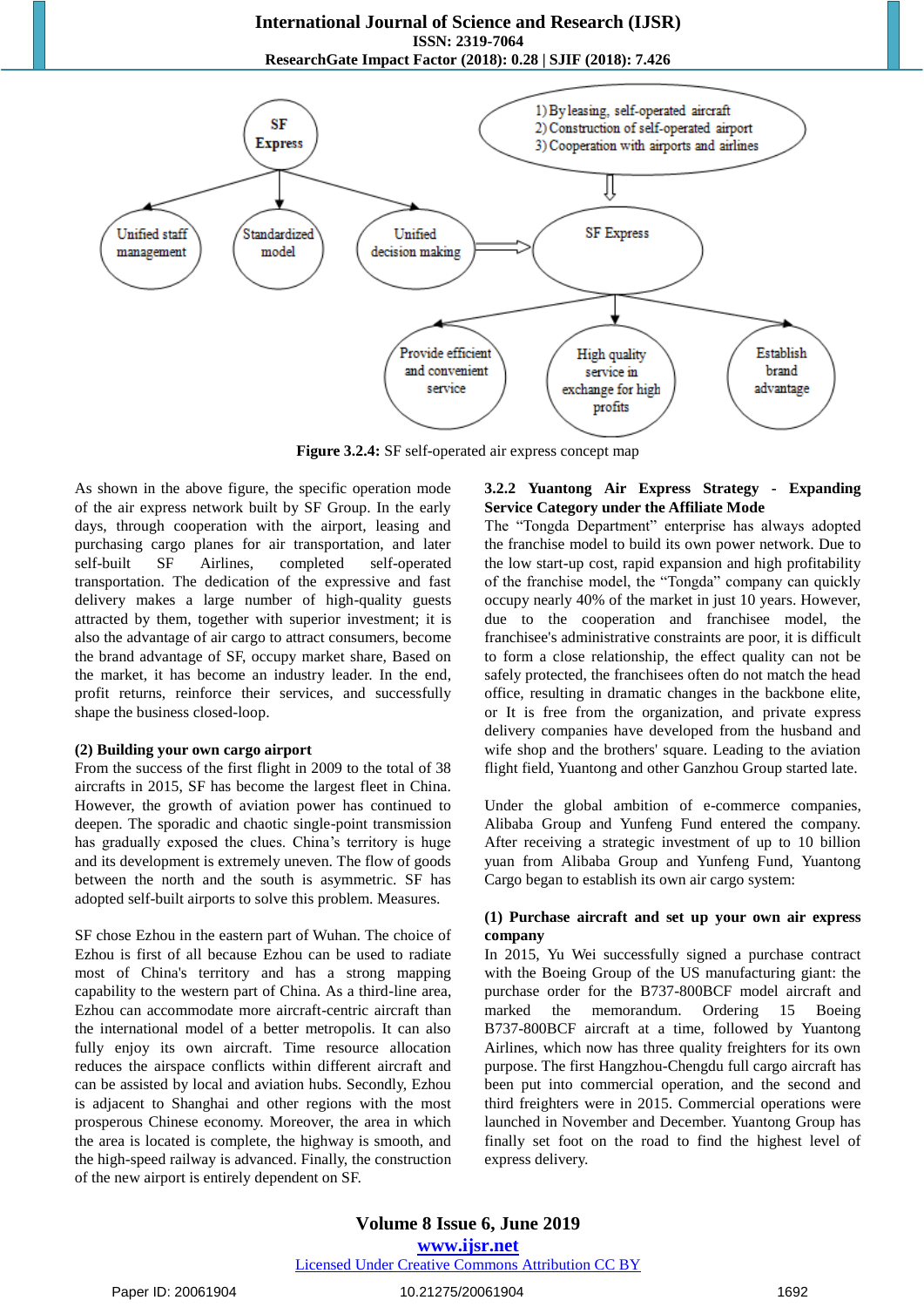## **(2) Yuantong Company reorganized the framework of the Ministry of Affairs to adapt to the changing market chess game**

At the end of 2016, the Board of Directors of Yuantong Company organized and reorganized its own company. The administrative department of the revised company consisted of 12 departments. We can explore one or two from the existing consultations. We can see that the business in the sky has become the focus of the development of Yuantong.

#### **(3) Self-built airport**

In order to compete with other opponents who own the airport, Yuantong has negotiated with the Nanning Municipal Government to build its own airport. The land size is about 350 mu, which is a strategic foundation for the development of the logistics circle in the South. Become an important cornerstone and bridgehead for entering the Southeast Asian express delivery market.

#### **(4) Establishing Aviation Logistics Research Institute**

In September 2016, Yuantong Group and China Civil Aviation Management Cadre College formally established the "Air Logistics Research Institute" in Beijing. The research topics of the Aviation Logistics Research Institute will be continuous and extensive, mainly including topics that are currently closely related to the aviation economy industry. And for the air express company to study the future development direction.

#### **3.2.3 Aviation business of Zhongtong and Shentong Express**

#### **1) Zhongtong Air Express Service:**

- a) Zhongtong Express began to cooperate with the airlines to carry out charter express transportation and initially test the water express. At the beginning of 2016, Zhongtong Express cooperated with Yangzijiang Airlines to form a direct cross-border e-commerce direct line from Osaka, Japan to Ningbo.
- b) Zhongtong Express began to investigate and build air express. In 2016, Zhongtong Express cooperated with the Ministry of Commerce and the Ministry of Communications of Shaanxi Province to start the "Zhongtong Express Northwest Electric Business Park and Air Express Headquarters Project" in Xi'an Xihu Technology Innovation Park. The project is expected to use nearly 200 acres of land in its plan, and the total investment amount is expected to cost 300-500 million yuan.

#### **2) Shentong's air express**

Since 2012, China Airlines has issued a ticket to some express delivery companies, which makes Shentong Express realize the importance of owning the unit. In 2016, Shentong plans to acquire a pure-cargo airline and set up its own airline, which is awaiting approval. Compared with SF and Yuantong, Zhongtong and Shentong started late. It also sensed the decisiveness of air express delivery and decisively tried to explore the air express.

**3.2.4 The rest of the private express delivery enterprises** Most of China's private express delivery companies are aware of the importance of rapid delivery of aviation. Air express can significantly reduce delivery time.

Air express delivery is relatively expensive compared to train delivery and truck delivery. For emerging express delivery companies with small market share, weak profitability and low visibility, the cost of air express delivery can hardly be afforded, so the air express delivery is basically zero.

For the express delivery company that upgrades one grade, the development of its own air express delivery is too advanced, because the business structure of these express delivery companies is mainly based on e-commerce components, and the formation of their own fleet is a "killing chicken and knives". At most, it cooperates with airlines to pack the belly compartment of the aircraft for express transportation. However, due to the imbalance of the development of north and south in China, the number of aircraft leased by many express companies cannot be filled when they return, resulting in waste of resources and improvement cost.

Compared with the companies that have invested huge amounts of money in the aspects of human resources, talent storage, and the construction of hardware and supporting systems, it is the dream of other express delivery companies that are not competitive in terms of annual profit or hundreds of millions of yuan.

With the increasingly fierce competition in the industry and the gradual decline in profits, express delivery companies are all trying to get rid of the quagmire of price wars, seize the market from service quality and speed, and secondly, in the gradual pursuit of differentiated development, in the pursuit of fresh, business and international express mail. The breakthrough, air express is the highlight of the must-have, and finally, the express delivery company wants to go global and go international is absolutely inseparable from air express. The decision of the development model of the enterprise depends on the current situation and the game that is far from the other side. It is the judgment of the express delivery enterprise to build its own unit or its own direct airport. But there is no doubt that air express is the threshold for future express company competition, and it is the only way for express delivery companies to achieve results.

## **4. Comparison of Private Air Express Courier Strategies**

**4.1. Comparison of current status of SF Express and Yuantong Air Express**

## **4.1.1 Comparison of SF Express and Tongda Department Air Express Hardware**

SF Express is a direct logistics model. Compared with the express delivery company of Tongda, the magic weapon to win the market is to rely on fast time service. With the

## **Volume 8 Issue 6, June 2019 www.ijsr.net**

Licensed Under Creative Commons Attribution CC BY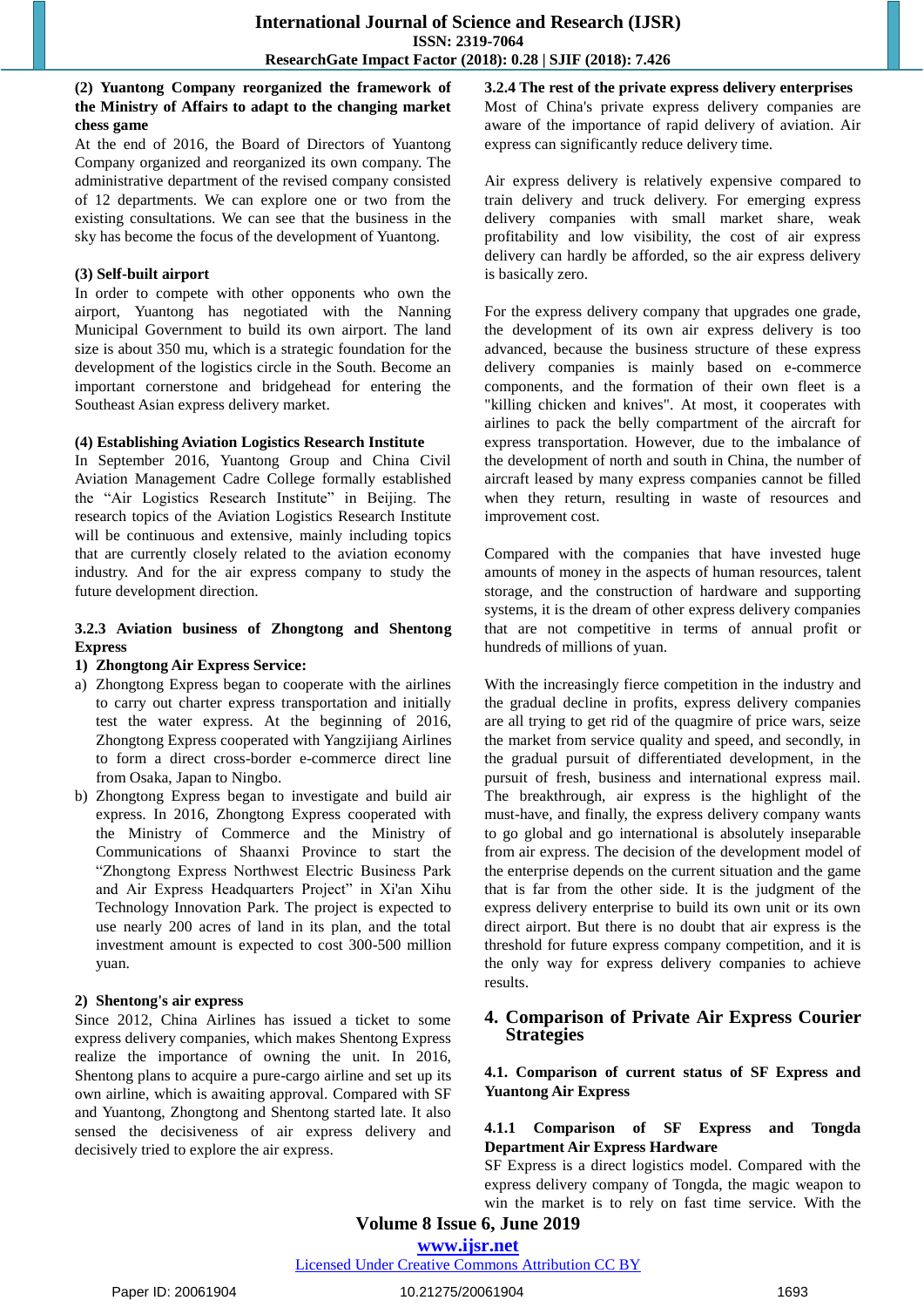improvement of its business capabilities, SF has also continuously invested in air power. In 2009, SF's own airline was finally approved, and in that year, the first flight of the aircraft was successful. Just a few moments ago, SF Airlines had a fleet of wings that had already grown. Up to now, there are 18 full-time freighters that do not have to rely on others, plus 20 aircraft for aviation leasing, 38 aircraft are proud of the air express giant has been formed, and the daily throughput can reach 1,800 tons.

| Project                                     | SF    | Yuantong | Shentong |
|---------------------------------------------|-------|----------|----------|
| 2015 revenue (100 million yuan)             | 473.1 | 120.96   | 77.11    |
| 2015 business volume (100 million<br>votes) | 17    | 30       | 26       |
| Single ticket income (yuan/ticket)          | 24    |          | 3        |
| 2015 net profit (100 million yuan)          | 16.2  | 7.17     | 7.67     |
| Total assets in 2015 (100 million<br>yuan)  |       | 62       | 36       |
| Own aircraft                                | 57    | 10       |          |

#### **Table 4.1.1:** Comparison of SF, Yuantong and Shentong

From the above table, we can know that SF has more cargo planes than the "Tongda Department" freight companies, but we know that many companies do not develop air cargo, not because they do not want to develop, but because the company's profitability is too low. Unable to bear the cost of developing air cargo. Moreover, the freight rate of air cargo is high, and it is limited by the geographical location of the airport. The cost of storing finished products and aviation facilities is relatively high. For air cargo companies with a net profit of less than 500 million, they are more than enough. Compared with SF, the number and carrying capacity of Yuantong's express fleet is currently small, but the current air express market is huge. Yuantong Airlines is difficult to meet increasingly growing demand.

|  |  |  |  | Table 4.1.2: Comparison between SF Airlines and Yuantong Airlines |
|--|--|--|--|-------------------------------------------------------------------|
|--|--|--|--|-------------------------------------------------------------------|

| <b>SF</b> Airlines                                                      | <b>Yuantong Airlines</b>                                     |
|-------------------------------------------------------------------------|--------------------------------------------------------------|
| Fleet size: SF Airlines has a fleet of all cargo aircraft consisting of | Fleet size: In the early days of Yuantong, the number of     |
| Boeing 767/757/737 models. As of December 2016, the number of           | aircraft owned by the company was five. Two years ago, 15    |
| its own full cargo aircraft has reached 36 (B767*4, B757*16, B737)      | trades were purchased from overseas aircraft manufacturing   |
| *16), renting 20 aircraft, has become the largest number of airlines    | companies. Just last year, the order was fully delivered,    |
| operating in China.                                                     | with a total of 20                                           |
| In January 2017, a new member was added to the SF family's              | Navigation capacity: On November 24, 2015, the Yuantong      |
| extended family: a B737-300 multi-function full-time merchandise        | Air Cargo Linan began to ship freight. In the same year, the |
| transport aircraft was added. The individual of the aircraft team has   | Boeing 737-300 full cargo plane with registration number     |
| 57 members, of which more than 60% (37) belong to SF's exclusive        | B-2608 landed at Lin'an Airport, and on July 7, 2016, it     |
| property. And the rest are rented (20)                                  | successfully completed the debut of the bulk goods.          |
|                                                                         | In the late summer of last year, a flying aircraft belonging |
| Navigation capacity: 8 years ago, the air transportation range of SF    | to the "Tongda Department" was written by Boeing 737.        |
| Aviation can cover the whole of China.                                  |                                                              |
|                                                                         |                                                              |

#### **4.1.2 Similarities and differences between SF and "Tongda Department" air express competition targets**

The similarities between the two are:

(1) Because of the vast territory of our country, from the Pearl of the Orient to the desert outside the Sai, from the north of the country to the south of the country, the balance of regional development has led to a huge difference in the loading capacity of the aircraft. Thus, in economics, this is an extremely wasteful behavior, which cannot be optimally solved in advance, and does not satisfy the criteria of rational people. In domestic air transportation, the carrying capacity from east to west and from west to east is a huge gap, and the difference between the two is nearly half. Therefore, an aviation hub needs to be established to alleviate the problem of no-load. Both SF and Yuantong chose the third-tier small and medium-sized cities (Ezhou and Jiaxing) as their own air cargo bases.

(2) Yuantong and SF have continuously expanded their fleets to enhance the company's aviation business carrying

capacity.

The difference between the two is:

(1) Yuantong chose Jiaxing, which has a very good geographical position and covers the advantage of 90% of China's GDP. However, with Eshuang of SF as the site for the construction of the airport, Xinjiang and other regions are missing. The biggest advantage of Ezhou lies in the geographical center of the number of Chinese people and wealth. It can be seen that SF has attached great importance to this undeveloped treasure in the northwest.

(2) The business components of SF Express and Yuantong are different, and the efficiency of air express delivery is also different: Obviously, Yuantong has made a big wave of Internet shopping from the Internet, so its core business composition is e-commerce, low price and low cost, and bears air transportation equipment. More difficult. And SF's core business is which white-collar business pieces, the demand for time and efficiency, must match the air express capacity. Yu Yu took precautions and took precedence over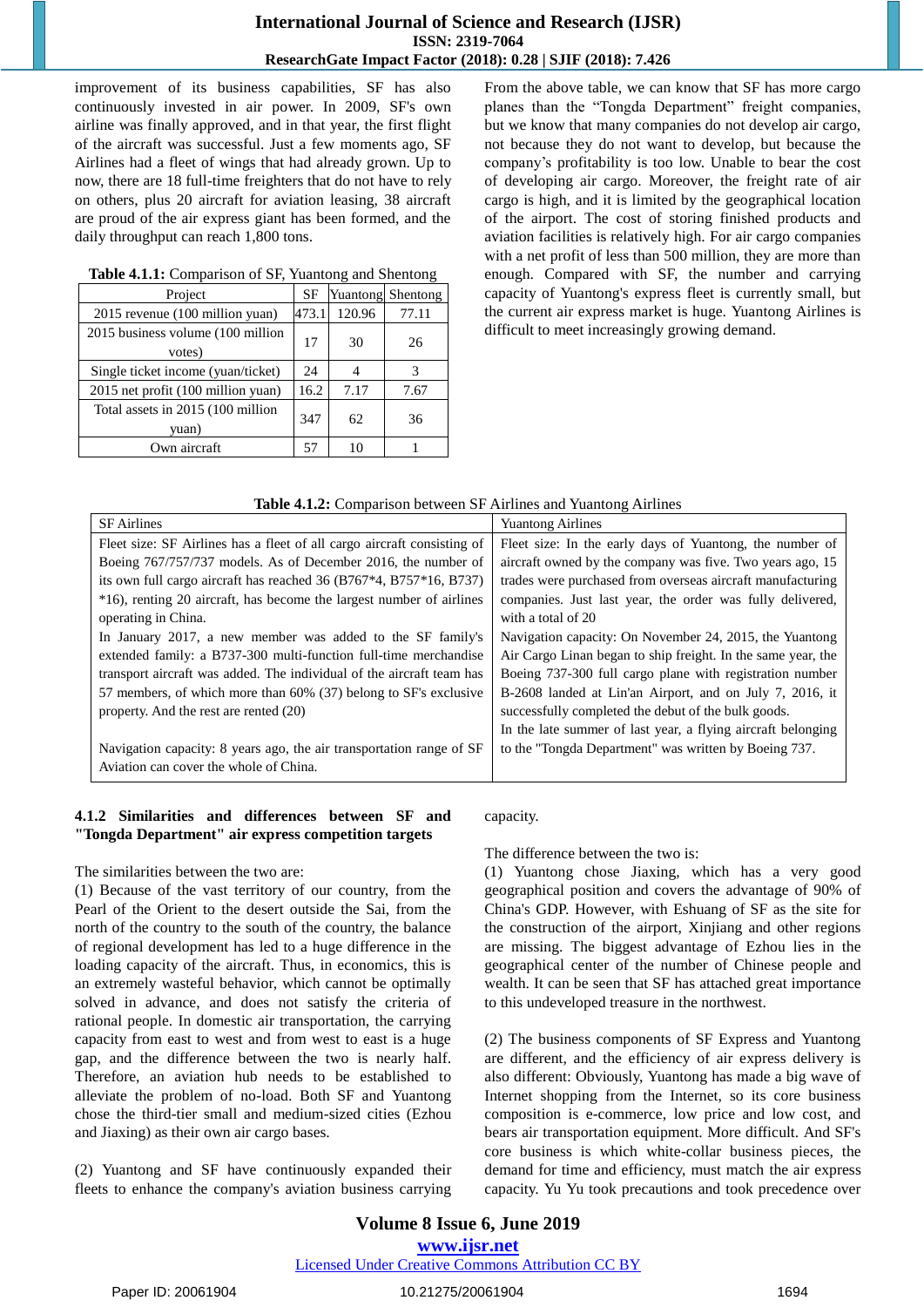other "Tongda Departments" to advance the express delivery business in the aviation field to complete the strategic purpose. SF has laid out the air cargo network earlier, and has successfully built the structure of the aviation network in Shenzhen and Hangzhou. It has a nationwide route network and is planning to build a hub airport in Hubei Ezhou.

(3) Different market positioning. The express delivery of SF Express is mainly commercial, and SF is positioned as a mid-to-high-end market. The requirements for timeliness of business parts are high, so we must focus on the development of air express. The "Tongda Department" is more of e-commerce parts, and the timeliness demand is lower. Therefore, the development of "communication" is more for the future development.

The "Tongda Department" freight companies other than Yuantong are more likely to cooperate with airlines to lease aircraft cabins for transportation. Among them, Zhongtong is developing cross-border e-commerce, and Shentong wants to follow the example of Yuantong to establish its own aviation business company. However, in addition to SF Express's self-operated air express for many years and Yuantong has begun to lay out its own aviation strategy, and slightly smaller, the rest of the company only stayed in the initial stage of building its own aviation strategy.

#### **4.2 Impact of different air express delivery strategies**

## **4.2.1 Air express delivery improves timeliness and the resulting impact on the present**

As we all know, today's express market is fiercely competitive, and it is gradually falling into a price war. The profit margin is gradually reduced, and the market can arbitrage less and less opportunities. In order to survive, enterprises must improve the quality of service. In the field of express delivery, high-speed, safe and complete delivery of goods to customers is the only way to improve service quality. As we mentioned earlier, air express is a way to improve speed and safety. However, due to cost reasons, different express delivery companies can only choose different air express delivery strategies. So in this section we will discuss the different impacts of different air express delivery strategies.

SF Express vigorously develops air cargo. When other cargo companies' cargo and mail tools are also transported by road and rail, SF Express has achieved all-weather air transportation and won an overwhelming victory in service timeliness. By air express delivery, invalid and meaningless and necessary garbage time is continuously compressed in the air express. More than 400 air routes are efficiently deployed throughout the entire operation. The powerful company control makes transportation usually have powerful and superior service effects, ensuring that every link is delivered in an optimal route, which perfectly realizes the express delivery "now invented" Beautiful wish. Due to the ability of a thousand miles, a large number of consumers are also fancy this point before choosing SF

Express to deliver the goods. As shown below:



**Figure 4.2.1:** Average number of days required for on-time delivery by major express delivery companies in 2015

As shown in the above figure, in 2015, SF Express's national on-time delivery time is only 1.786 days, which means that the goods can be delivered to customers in less than 2 days, and the "Tongda Department" express delivery company is also the fastest 2.5 days for Yuantong. . At the National Eleventh E-Commerce Shopping Festival, all the express delivery companies wanted to share a piece of the feast. As shown below: We can clearly see that SF has laughed at the entire express delivery industry with a minimum of 26.6 hours.



**Figure 4.2.2:** 2016 double eleven express timeliness comparison (hours)

The direct impact of SF Express's efforts to build its own airlines is that SF Express has the fastest transmission efficiency in China and the world, and it has become the most direct impression of SF on the outside world – high efficiency, high quality and high quality.

Since efficient service will inevitably attract customers, everything that SF has done will inevitably be fed back to SF's market share and corporate profits.

As shown in the following figure: At present, China's "Tongda Department" freight group accounts for 37% of the national market share. The "Tongda Department" relies mainly on the low-cost, flexible and convenient, fast-expanding franchise model to gain a large market share.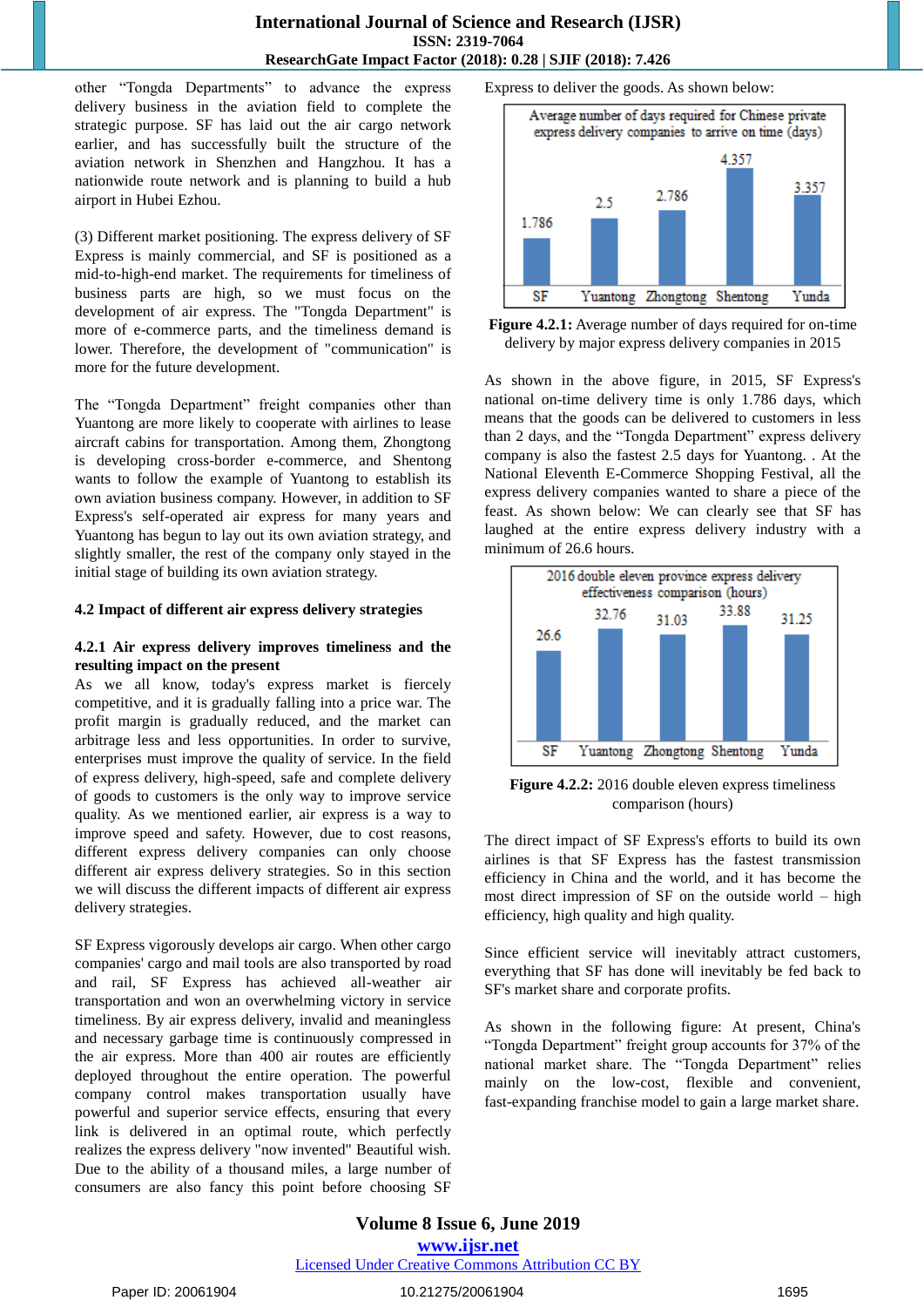

**Figure 4.2.3:** Market share of China's private freight transport enterprises in 2015

Compared with the "Tongda Department", SF is taking a costly direct operation mode. Not only that, after changing the management model, SF has always been interested in the construction of time-sensitive functions, taking the essentials of self-construction and self-management to strengthen the strategic layout of air expresses belonging to SF Express and vigorously develop efficient services. However, only looking at the market share is not enough to explain the impact of the aviation strategy on the company's manufacturing revenue. For this we take a look at the operating income of different express delivery companies.





**Figure 4.2.4:** Different courier company's business capabilities in 2015

In terms of revenue in 2015, SF's revenue was 47.31 billion yuan, Yuantong was 12.096 billion yuan, Shentong was about 7.711 billion yuan, Zhongtong was about 6.1 billion yuan, and Yunda was over 5 billion yuan. The market share of the "Tongda Department" accounts for about 38% of the market, while SF is 18%.

We can see that the company with the highest turnover and the highest profit is SF Express. The net profit of SF Express is 1.62 billion yuan and the net profit of Shentong, Yuantong, Yunda and Zhongtong in the "Tongda Department" are 767 million yuan, 7.1 billion yuan, 533 million yuan and 1.332 billion yuan respectively.

We can see that even the "Tongda Department" market share accounts for 38% of the entire market, nearly 40%.

However, the revenue of the SF family is higher than the sum of the other four. It can be seen that SF Express can enhance the brand value through the efficient service of air express. Through high-quality service and efficient and efficient transportation, it can attract a large number of high-quality customer groups. At a relatively high price, without a high amount of business. Make up for the lack of people's use to increase corporate profits.

All of this should be attributed to SF's leading air express competition strategy. Compared with other private airlines, SF began to deploy air express delivery in 2003, and it has been rewarded for many years. Today, in order to meet the growing consumer demand; and to reduce waste of resources, improve aircraft efficiency, and reduce no-load phenomenon, SF began to establish its own airport. Compared with other private express delivery companies, SF Express can adjust the aircraft routes according to the needs of the goods, unlike other express companies relying on the technology of the belly compartment, this move greatly improves the transportation efficiency and reduces the transportation time. SF can successfully win the highest rate of return on business, and it is also the field of business express mail with the highest requirements for timeliness.

Faced with the pressure from SF, Yuantong is not to be outdone. After getting investment from companies such as Ali, I also want to catch up in the field of air express delivery. For other companies that are slow in operation or difficult to develop air express delivery due to various reasons, it is difficult to compete with SF Express.

## **4.2.2 Impact of different air express competition strategies on the future**

We all know that everything has two sides, and air express is no exception. The reason why air express is the threshold of many small express delivery companies is because of its high cost. In this section, we will discuss whether the cost of air express will become the embarrassment of enterprise development.

SF revenue leads the entire express market. The courier boss does not let it. However, due to the existence of air express, in order to make up for the cost, the price of SF Express is bound to be much higher than other express companies.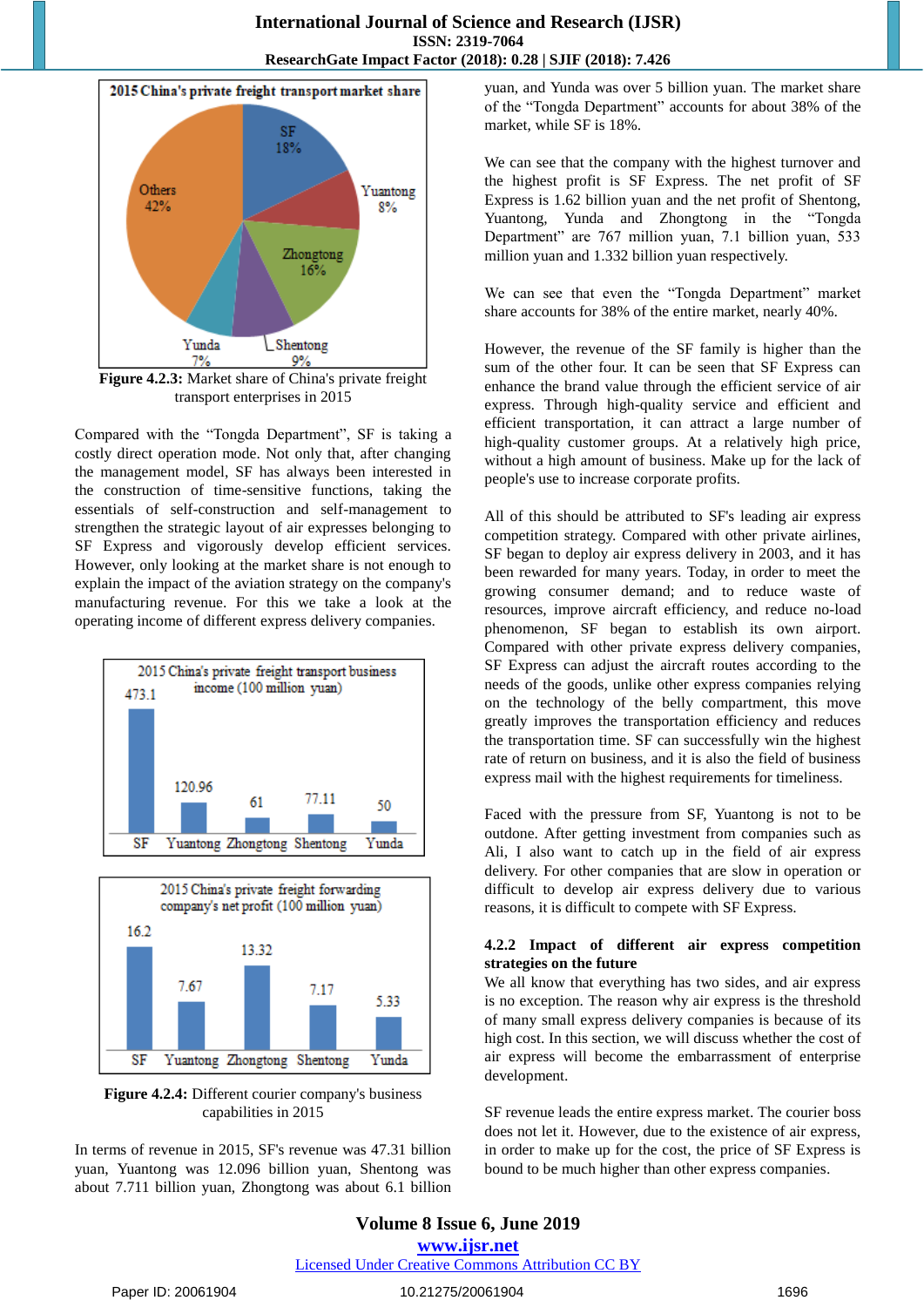

**Figure 4.2.5:** National average freight rate of private freight transport enterprises in China

As shown in the above figure: SF's national average freight rate is 35.21 yuan, nearly twice that of Yuantong. The express delivery industry is a price-sensitive industry, which means that performance declines as prices increase. This can explain two problems: 1. SF's market share is small 2. SF's cost is too high. Due to the high cost (maintaining fleet expenses and self-built aviation airports), SF's profitability has been weakened. Although SF is currently able to make up for its high turnover in the business sector, profit growth is declining. However, the indisputable fact is that SF's high cost of its self-built airport has slightly affected SF's profitability compared to other courier companies.







**Figure 4.2.7:** Comparison of SF and competitor revenue growth in 2015

As can be seen from the above chart, the growth rate of SF's revenue in 2014 was consistent with the growth rate of the entire freight industry, and after 2014, it was significantly lower than the overall industry revenue growth rate of 44.60%. The most important reason is the first: the cost of maintaining air express is too high, and it is less in the industry.

Finally, we have two self-operated air express fleets, including SF Express and Yuantong, and we are all setting up a self-operated airport to predict the future development.

First, use the SPSS software. Based on the collected revenues of SF Express and Yuantong from 2013 to 2016, we conducted a simulation forecast. After 2016, SF will calculate at an annual growth rate of 20%; Yuantong will calculate at a growth rate of 35%.

**Table 4.2.1:** Existing SF and Yuantong operating income

| Year                                               | 2013 2014 2015 2016 |  |                 |
|----------------------------------------------------|---------------------|--|-----------------|
| SF Express operating income (100)<br>million yuan) | 273 389 473 574     |  |                 |
| Yuantong operating income (100<br>million yuan)    |                     |  | 159 244 350 475 |

The forecast shows that the business volume forecast of SF in the coming five years is 67.309 billion, 77.179 billion yuan, 87.049 billion yuan, 969.19 billion yuan, 106.789 billion yuan; Yuantong's turnover forecast for the next five years is 598.10 respectively. Billion, 72.221 billion yuan, 84.654 billion yuan, 87.003 billion yuan, 109.447 billion yuan.

SF's forecasted turnover at the end of 2017 was 67.309 billion yuan, and the forecast turnover of Yuantong was 59.81 billion yuan, a difference of 7.499 billion yuan; the predicted turnover in 2018 was 771.79, 72.221 billion yuan, a difference of 49.58; the forecast for 2019 It has reached 87.049 billion yuan and 83.419 billion yuan, a difference of 3.63 billion yuan. In 2020, SF's forecasted turnover was 969.19 billion yuan. At this time, the forecast turnover of Yuantong was 97.03 billion, almost the same. By 2021, Yuantong's forecasted turnover was 1094.47, which was 2.658 billion yuan more than SF's 106.789 billion yuan.

| Model           | 2017 | 2018              | 2019                     | 2020   | 2021                                      |                 |
|-----------------|------|-------------------|--------------------------|--------|-------------------------------------------|-----------------|
| <b>VAR00004</b> |      |                   | 673.09 771.79            | 870.49 | 969.19                                    | 1067.89         |
| -model 1        |      |                   | UCL 729.12 836.76 943.31 |        |                                           | 1049.09 1154.29 |
| SF              |      |                   | LCL 617.07 706.83        | 797.68 | 889.30                                    | 981.50          |
| <b>VAR00003</b> |      |                   | 598.10 722.21            | 846.54 | 970.03                                    | 1094.47         |
| -model 2        |      |                   |                          |        | UCL 648.17 834.19 1033.73 1244.81 1466.10 |                 |
| Yuantong        |      | LCL 547.82 609.81 |                          | 658.26 | 695.18                                    | 721.90          |

**Volume 8 Issue 6, June 2019 www.ijsr.net** Licensed Under Creative Commons Attribution CC BY